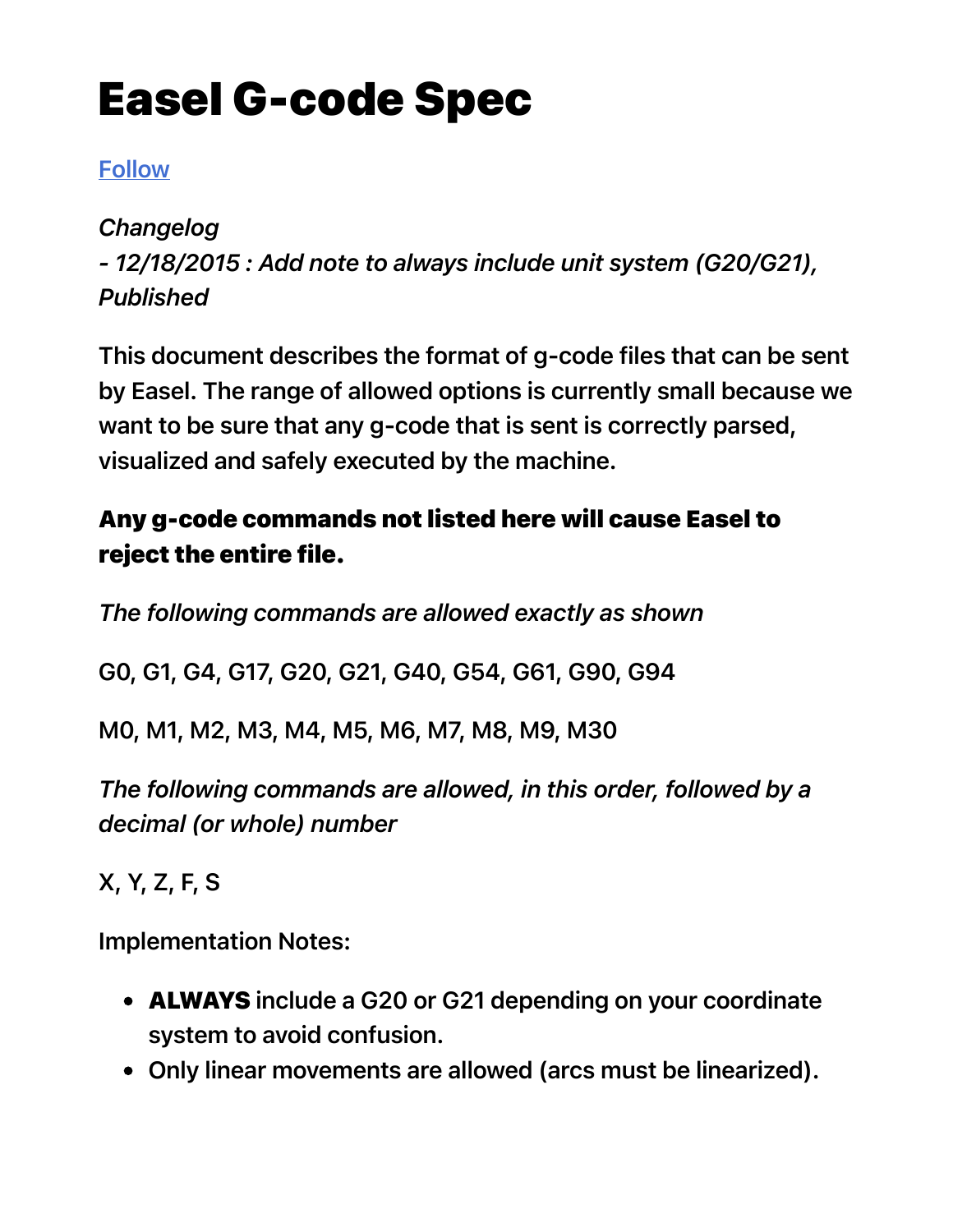- Tool changes are not allowed, so no more than one tool can be written to a file at a time.
- All settings commands with only one option (G54, G17, G90, etc.) are the default. There is no need to include those commands.
- Comments in parenthesis or lines ending in (;) will be ignored.

Special note for Carvey:

G-code must be absolutely positioned inside of the machine, and not exceed the work area and Smart Clamp Area. Any movement outside of these bounds, or inside the clamp area, will be rejected.